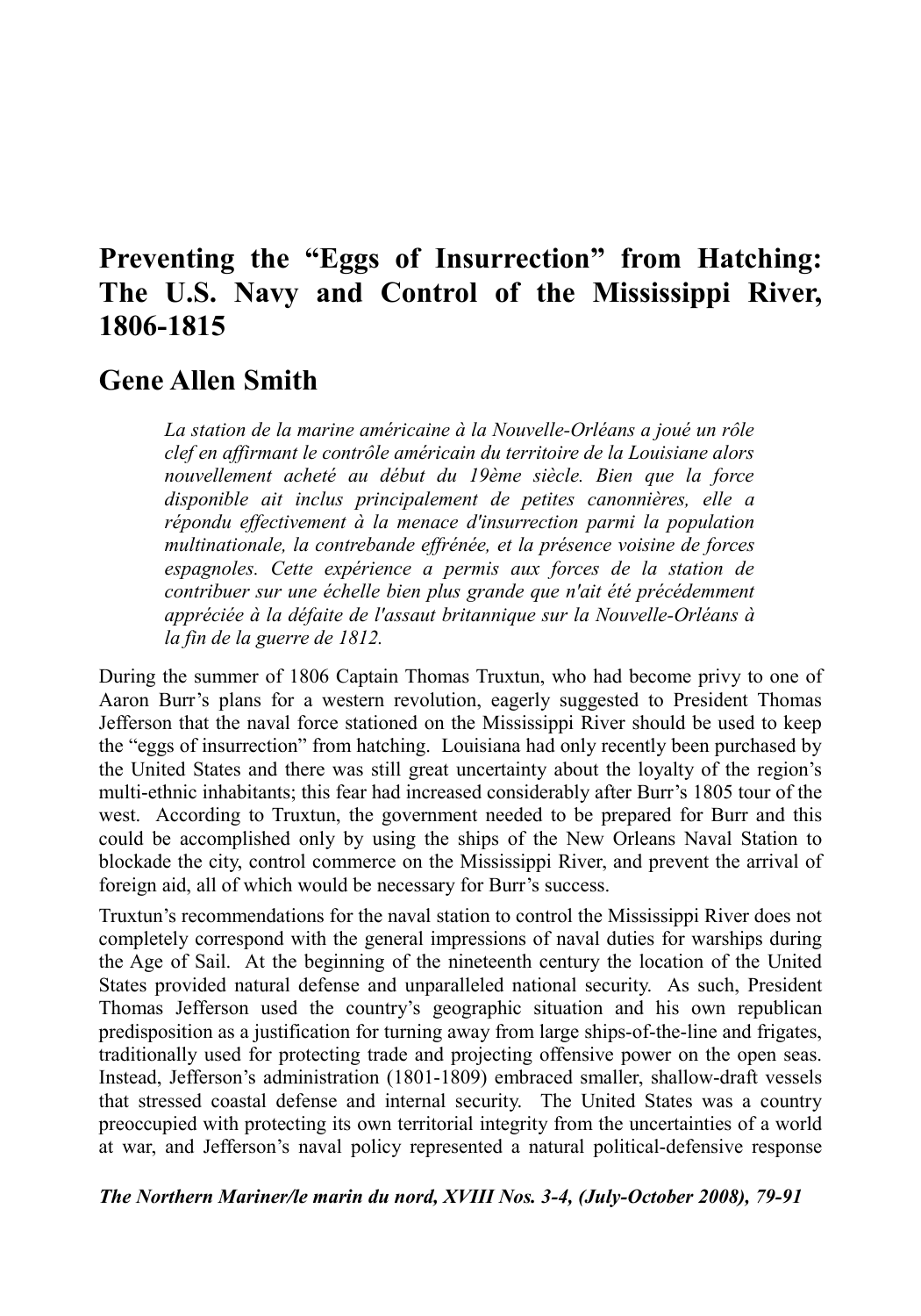

*Fig. 1: Jefferson intended gunboats, such as these depicted in Benson J. Lossing's* Pictorial Fieldbook of the War of 1812 *(New York: Harper and Brothers, 1869), to be a primary component of the country's defense system.*

aimed at preserving security and the American identity. And while there are valid reasons to condemn Jefferson's naval policy as it developed, it ultimately forced the Navy to redefine its roles within the national government and within the nation's defense scheme. The New Orleans Naval Station's efforts to control the Mississippi River during the early nineteenth century vividly illustrates the nontraditional activities that the Navy undertook as well as an often-overlooked benefit of the Jeffersonian naval program—that the Navy was an important instrument supporting American territorial expansion and was essential for projecting power into areas little touched by federal authority.<sup>[1](#page-1-0)</sup>

The New Orleans Naval Station, founded in 1806 as the government's most isolated establishment, was far removed from Washington, D.C. or the East Coast, and hardly visited by capital vessels. In fact, the station had no ships-of-the-line or frigates and its complement of craft consisted entirely of gunboats and similar shallow-draft vessels. The type of duty generally associated with the station—maintaining law and order while curtailing the slave trade, smuggling, privateering, and piracy—was onerous and despised by most naval officers because it did not provide them with many chances

<span id="page-1-0"></span><sup>1</sup> Joel Barlow to Thomas Jefferson, 11 February 1804, Jefferson to James Bowdoin, 10 August 1806, both in Jefferson MSS, LC; Mary P. Adams, "Jefferson's Military Policy with Special Reference to the Frontier: 1805-1809" (Ph.D. diss., University of Virginia, 1958), iii-vi; Julia H. Macleod, "Jefferson and the Navy: A Defense," *Huntington Library Quarterly*, 3 (1944-45): 176; Harold and Margaret Sprout, *The Rise of American Naval Power* (Princeton, NJ: Princeton University Press, 1946), 60; Christopher McKee, *A Gentlemanly and Honorable Profession: The Creation of the U.S. Naval Officer Corps, 1794-1815* (Annapolis: Naval Institute Press, 1991), 156-57; Henry Adams, *History of the United States of America* (1891; reprint New York: Literary Classics of the United States, Inc., 1986), 1036; Gene A. Smith, *"For the Purposes of Defense": The Politics of the Jeffersonian Gunboat Program* (Newark: University of Delaware Press, 1995), 94-113.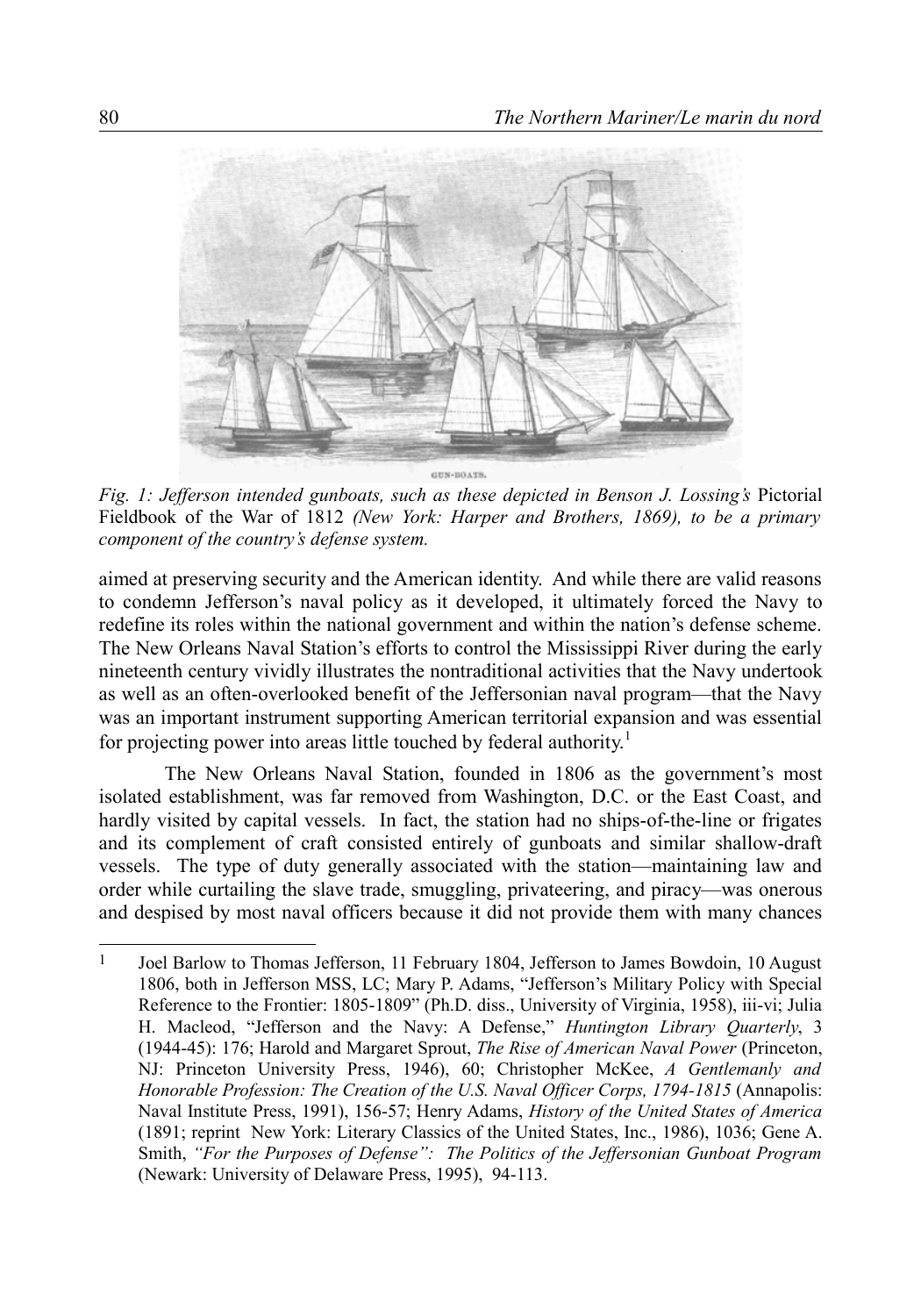for professional military recognition. Yet the station did offer constant excitement, a variety and number of enemies, and opportunities for independent command. Another problem facing the station was its proximity to foreign territory (Spanish West Florida) and numerous shallow waterways, which meant in real terms that the station existed as a lonely bastion of governmental authority along the lawless multi-national Gulf frontier. Moreover, without any other noticeable U.S. presence along the Mississippi River or Gulf Coast, the New Orleans Naval Station became the agent most responsible for upholding federal law and preventing the region from succumbing to revolution or foreign influence $2$ 

By the time Thomas Truxtun warned Jefferson of Burr's activities, Master-Commandant John Shaw, commander of the New Orleans station, knew full well the uncertainties of the region. He had to contend with the threat of Burr's revolution, as well as with an increased Spanish presence in the region—additional troops from Havana had arrived in Pensacola, Florida, in response to Burr's activities. With the likelihood of armed conflict looming, on 9 October 1806 Shaw instructed his men "to act entirely on



*Fig. 2: Map of the Gulf Coast 1806-1815*

the defensive" but not to allow any indignity to the American flag. He realized that his tiny flotilla—which at this time consisted of only four gunboats and the bomb-ketches *Vesuvius* and *Aetna* (a total of sixteen guns and 134 seamen)—faced a Spanish force that numbered at least 900 men and was supported by two small cruisers. Feeling greatly outnumbered, Shaw anticipated that "*one action was to deside*" the fate of the entire

<span id="page-2-0"></span><sup>2</sup> Gene A. Smith, "U.S. Navy Gunboats and the Slave Trade in Louisiana Waters, 1808-1811," *Military History of the West* 23 (Fall 1993): 135-147; Gene A. Smith, *Thomas ap Catesby Jones: Commodore of Manifest Destiny* (Annapolis, MD: Naval Institute Press, 2000), 13-32.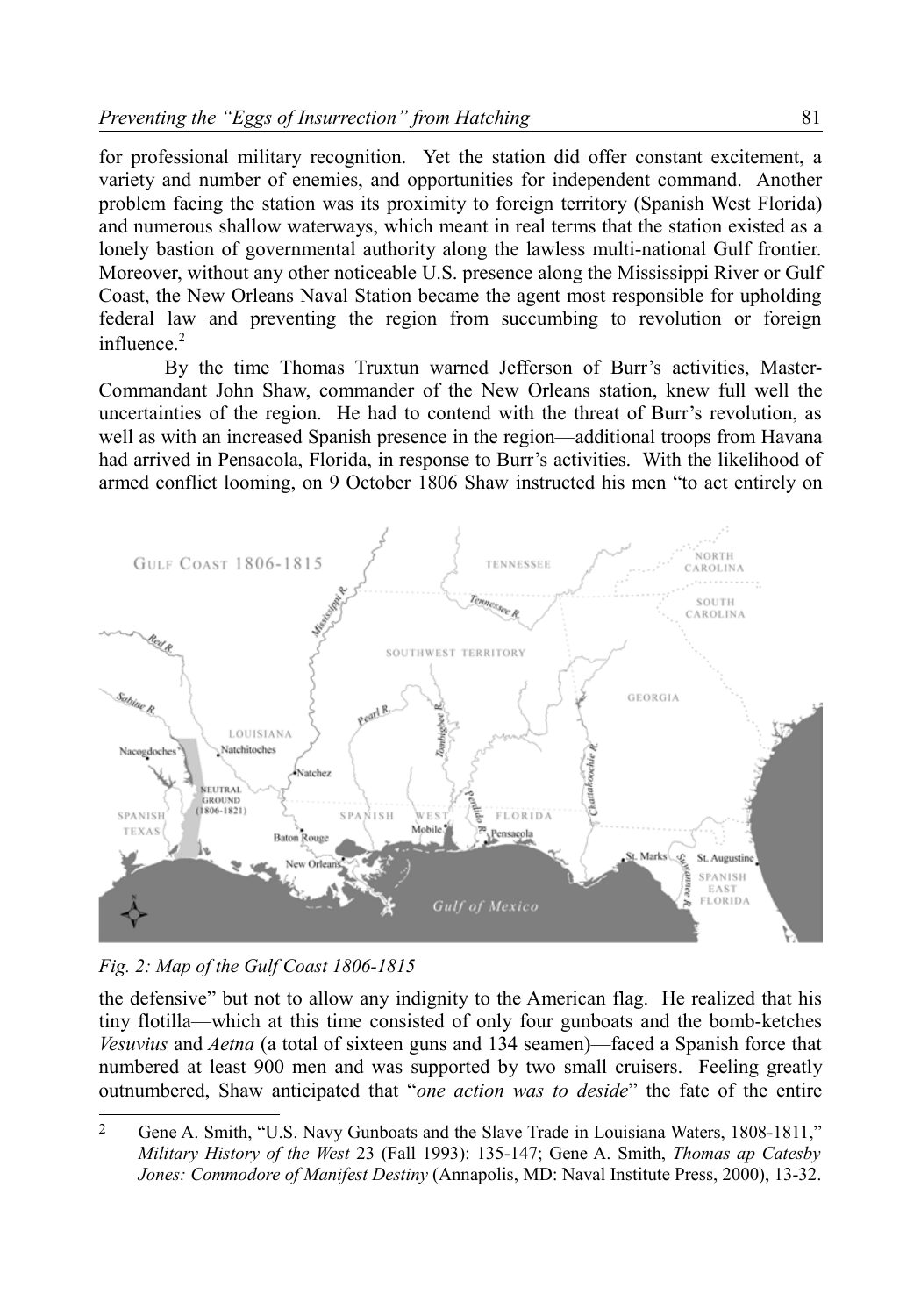country. Should the Spanish be victorious, he predicted, "there was nothing preventing their marching to New Orleans" and the Mississippi River where they would find "numerous . . . followers of a victorious flag." Yet such was not the case as General James Wilkinson and Colonel Simon de Herrera quickly and peacefully resolved problems in the west; they agreed that Spanish troops would withdraw west of the Sabine River, Americans would remain east of the Arroyo Hondo, and the land between the two rivers would be neutral territory until a boundary commission settled the matter  $diplomatically.<sup>3</sup>$  $diplomatically.<sup>3</sup>$  $diplomatically.<sup>3</sup>$ 

Throughout the fall of 1806 Burr had continued with his plans, yet no one could confirm what the former vice-president had in mind. Apparently, Burr had approached the Spanish and British ministers in Washington, as well as influential friends in the east and west proposing a plan for a western empire. Although no one could corroborate his plans, most believed that Burr planned to raise a force of associates/adventurers either to seize lands from Spain or to initiate a revolution, making himself "Emperor of the west." The latter scheme gained much publicity, as rumors swirled that the British would readily join his volunteers at the mouth of the Mississippi River. One story even claimed that the "United States Navy stood ready to join" Burr's forces on the Mississippi, and it gained further credibility when Shaw reported that Lieutenant Robert P. Spence, who had delivered dispatches to Burr in late October 1806, also played a role in the plot. [4](#page-3-1)

The future of Louisiana and the west was at stake during the fall of 1806 and early winter of 1807, prompting Shaw to warn that the "country [was] on the Eve of destruction." He prepared the New Orleans station for that possibility by ordering two gunboats to ascend the Mississippi to oppose any unauthorized body of men, while two others descended the river to prevent an attack from the south. But events on the Mississippi River did not play out as Shaw or others anticipated. In mid-February 1807 U.S. naval forces discovered not the "numerous followers" or the "eggs of insurrection" that they expected but only a handful of ill-provisioned men and women. Burr, under indictment and running from the law, would be apprehended on 19 February 1807, near Fort Stoddert in the Mississippi territory and a jury would soon determine his intentions as well as his innocence or guilt. $5$ 

<span id="page-3-0"></span><sup>3</sup> John Shaw to the Men of his Squadron, 9 October 1806; John Shaw to Commanders Read and Patterson, 24 October 1806; John Shaw to the Secretary of the Navy, 22 August, 10, 31 October, 29 November 1806, all in Letters Received by the Secretary of the Navy from Commanders, 1804-1886. National Archives Microfilm, RG45, M147. (Hereafter cited as Commanders' Letters); James Ripley Jacobs, *Tarnished Warrior: Major-General James Wilkinson* (New York: The Macmillan Company, 1938), 230-231.

<span id="page-3-1"></span><sup>4</sup> Jacobs, *Tarnished Warrior*, 229-230; Adams, *History of the United States*, 815; John Smith (of Ohio) to N. Evans, 25 January 1808, John Smith MSS., LC; John Shaw to the Secretary of the Navy, 24 December 1806, Commanders Letters; Secretary of the Navy to Andrew Gregg, Chairman, Committee on the Naval Peace Establishment, 16 December 1805, William Dudley, *The Naval War of 1812: A Documentary History* (Washington, D.C.: Naval Historical Center, 1985), 1:4.

<span id="page-3-2"></span><sup>5</sup> John Shaw to the Secretary of the Navy, 22 August, 9, 15 December 1806, 12 January 1807, and W.C.C. Claiborne to Shaw, 1 December 1806, all in Commanders Letters; W.C.C.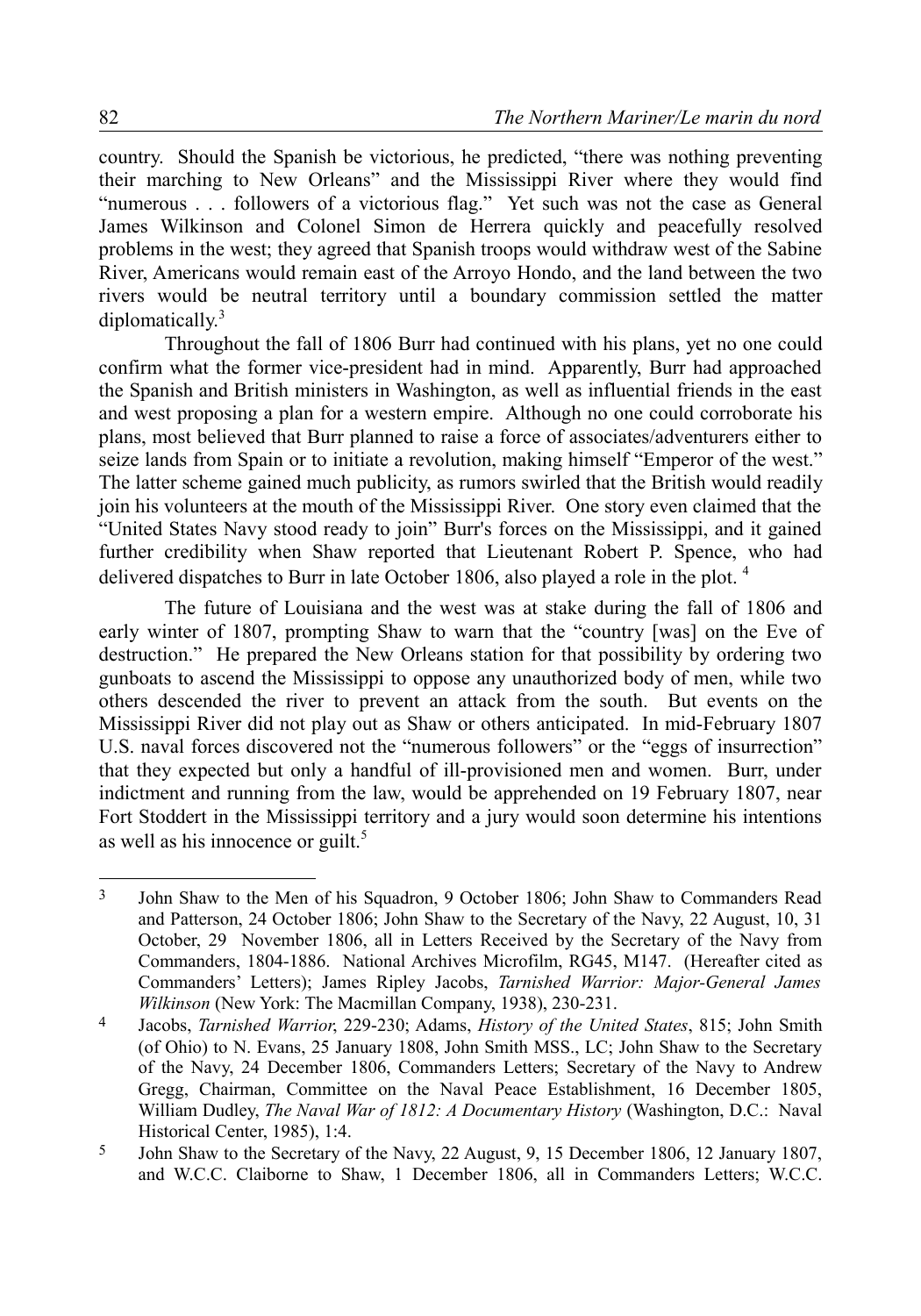Though Burr's conspiracy did not succeed, the events surrounding its failure and the government's preparation for it provide a window through which we can view naval activities on the Mississippi River and the government's policy of expanding authority during the first decade of the nineteenth century. During the affair the small station had gained limited control over the river, had helped diffuse a diplomatic problem with Spain and, in doing so, had helped squelch Burr's attempt at territorial expansion—a challenge that many believed could have resulted in the U.S. losing control of all lands west of the Mississippi River. The presence of naval vessels had also helped bolster confidence in the government's determination to maintain stability in a turbulent region. Additionally, those federal armed vessels physically demonstrated the government's ability to maintain civil obedience along the river by military force. During the next turbulent decade the station would confront several other foes determined to undermine U.S. control in the region, including slave traders, privateers, smugglers, pirates, as well as a British invasion force.

Events occurring along the Atlantic Coast during the early nineteenth century, not surprisingly, influenced greatly the course of action along the Mississippi River. During the summer of 1807 the British frigate HMS *Leopard* fired on the USS *Chesapeake*, leaving the federal warship and the American psyche injured. Jefferson, knowing the country was not prepared for war, called a special session of Congress. Rather than declaring war on Britain, the legislature passed a slave trade act, prohibiting the importation of slaves from Africa, and the Embargo Act,forbidding American vessels to trade with foreign ports. Both pieces of legislation greatly tested the Navy's ability to assert control over the Mississippi River.

The "Act for Prohibiting the Slave Trade," which went into effect on 1 January 1808, proved especially troubling for the New Orleans Station. The geography of New Orleans and Louisiana, dominated by the voluminous flow of the Mississippi River, created several shallow estuaries that flow into the Gulf of Mexico. To the east and west of the river delta laid numerous shallow bays and inlets that provided safe havens for those trying to evade the law. In addition to the geographical hardships, Master-Commandant David Porter—who took command of the station in June 1808—found what he also believed to be a conspiracy to undermine the slave trade act. Foreign merchantmen, slavers, and disloyal elements in New Orleans reportedly tried to subvert the importation laws. His fears seemed confirmed when he later learned that the French privateer *L'Epine* had anchored off the Mississippi River with a load of slaves, and a Spanish ship also believed to be carrying human cargo also anchored nearby. Before the end of the year the New Orleans Station had apprehended three slave brigs (*Adherbal*, *Baltimore*, *Louisiana Packet*) all carrying illegal human contraband, yet others

Claiborne to James Wilkinson, 19 January 1807, Dunbar Rowland, *Official Letter Books of W.C.C. Claiborne, 1801-1816* (Jackson, Mississippi: State Department of Archives and History, 1917), 4:100-101; Milton Lomask, *Aaron Burr: The Conspiracy and Years of Exile, 1805-1836* (New York: Farrar, Straus, Giroux, 1982), 212, 222-223; "Biography of John Shaw," No author, no date, 8, John Shaw Papers, NHF-LC; "Newspaper Clipping," in Morse Family Papers, LC.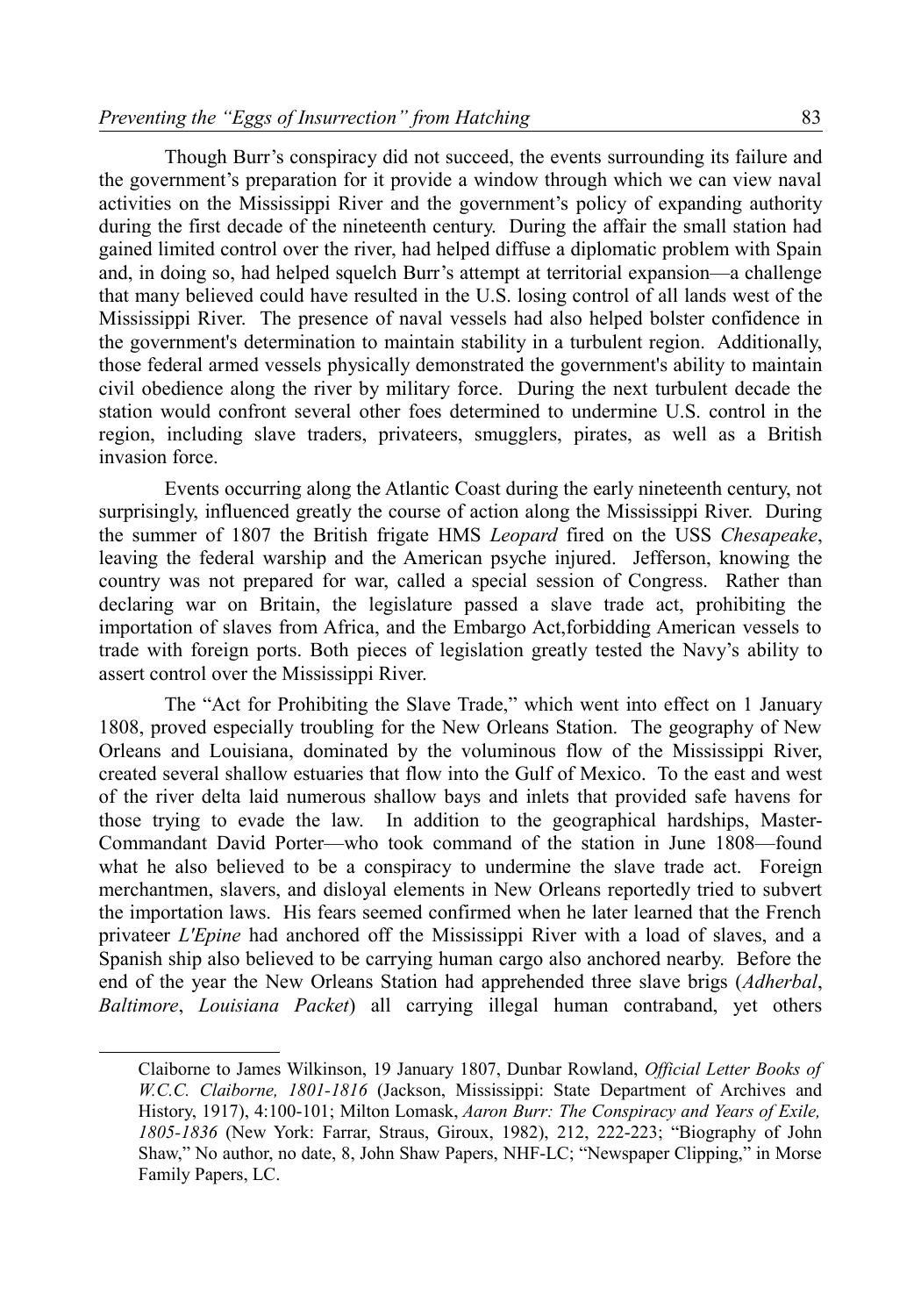undoubtedly made their way up the river uncontested. $6$ 

The New Orleans Naval Station always found itself short of vessels and men, which meant that Porter could not maintain continuous control over the River. In 1809 the shortage of seamen prompted him to propose recruiting Creoles to supplement his crews; using locals would bring into the service men that could act as interpreters, who were accustomed to the climate, and who had knowledge of the region. Moreover, Porter thought it would bind the people of Louisiana closer to the United States and provide them with an opportunity to demonstrate their loyalty. Although Porter's plan was never implemented, it offered a realistic counter to Truxtun's fears and would have provided him with pilots and sailors who were familiar with the geography of the region.<sup>[7](#page-5-1)</sup>

Porter's task, difficult in any case, became more arduous after further reductions in his force. These setbacks contributed greatly to the station's lack of success in



*Fig. 3: Gunboats capturing French privateers on the Mississippi River in 1808. Drawing by Capt. William Bainbridge Hoff.* Courtesy Naval Historical Center

<span id="page-5-0"></span><sup>6</sup> James Stirling to Lord Viscount Melville, 17 March 1813, Stirling Memorandum, The Historic New Orleans Collection, New Orleans, LA; Robert C. Vogel, "Jean Lafitte, the Baratarians, and the Historical Geography of Piracy," *Gulf Coast Historical Review* 5 (1990): 63-64; David F. Long, *Nothing Too Daring; A Biography of Commodore David Porter, 1780-1843* (Annapolis: United States Naval Institute Press, 1970), 40, 43, 52; David Porter to the Secretary of the Navy, 26 June 1808, Commanders Letters; David Porter to John Henley, 2 July 1810, John Henley Papers, Nimitz Library, United States Naval Academy.

<span id="page-5-1"></span><sup>7</sup> Porter to Secretary of the Navy, 1 September, 26 December 1808, 5 April 1809; Lieutenants on Station to Porter, 23 February 1809, all in Letters Received by the Secretary of the Navy: Miscellaneous Letters, 1801-1884, National Archives Microfilm, RG45, M124; Secretary of the Navy to Porter, 26 December 1808, John Henley Papers, Nimitz Library.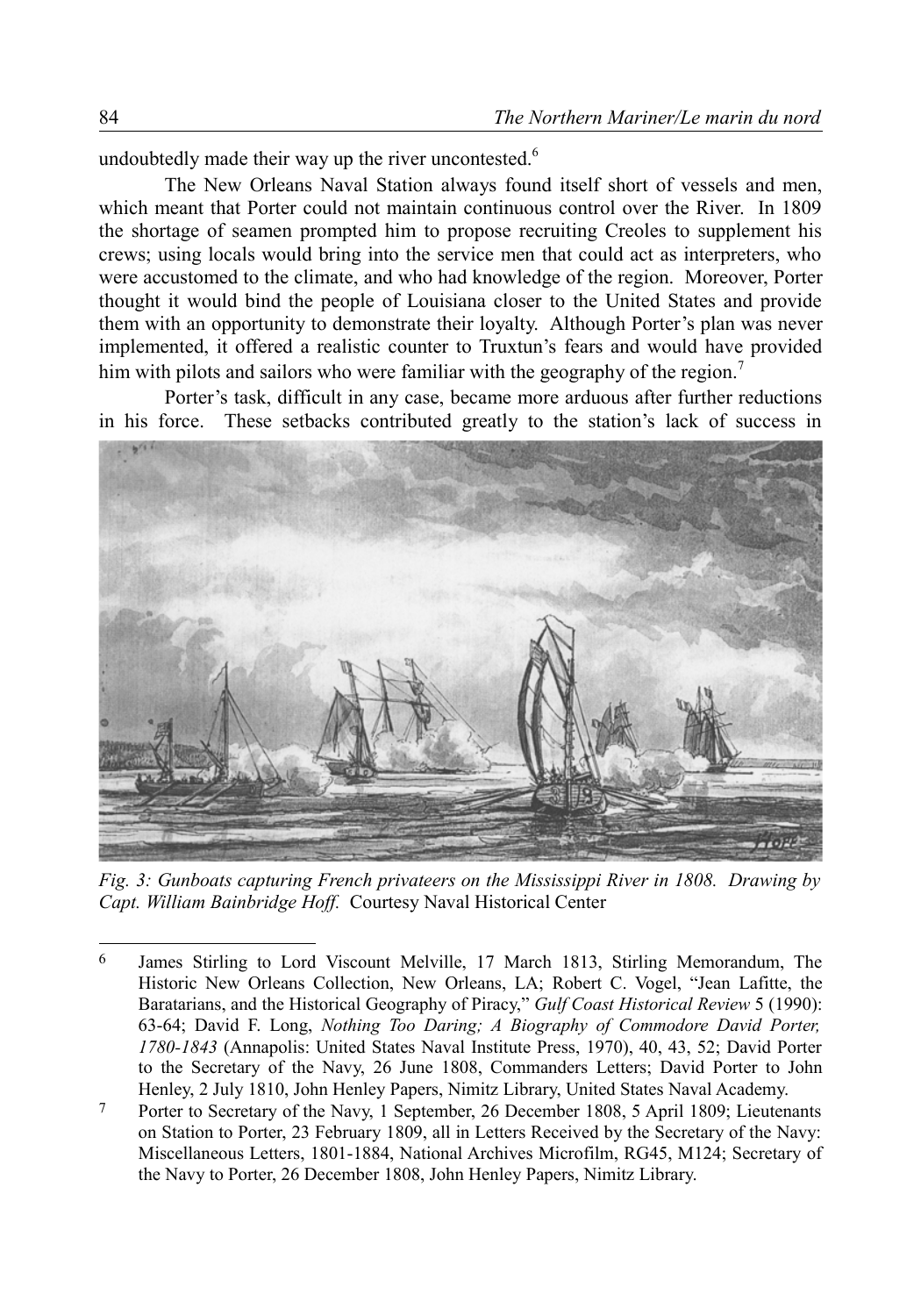apprehending slavers in 1809; the station detained several foreign vessels, but they did not capture any ship involved in the slave trade. Porter attributed his lack of success to several factors, including the nearby location of Spanish territory and the abundance of water routes that could not be adequately patrolled with his few craft. In fact, he became convinced that any attempt to enforce the country's trade laws would "be ineffectual as long as the *disputed Territory* [surrounding Louisiana remained] in the hands of Spain."<sup>[8](#page-6-0)</sup>

Another problem for Porter was the extremely low risk-to-profit ratio for those involved in the Louisiana slave trade, which provided an additional incentive for the illegal activity. In the first half of 1810 Porter's gunboats captured the British brig *Alexandrina* from Jamaica with 127 slaves, and a Portuguese vessel with 104 slaves; a number of others reportedly landed their cargo near New Orleans. Before departing the station in July 1810, Porter expressed fears that the profitability of the slave trade would prompt increased violations. Captain Shaw, who returned to replace Porter as commander, found the increased activity his predecessor had predicted, noting that the Portuguese brig *Moreveto*, the French privateer *Le Guillamne*, and the Spanish ship *Alerto*, carrying 170 slaves, had all violated the law and smuggled the illegal cargo into Barataria (the area west of New Orleans to Bayou Lafourche and south to the Gulf of Mexico). During the fall Shaw's gunboats captured an unnamed British brig, the brig *Adherbal*, and the brig *Neptune*, all carrying slaves. All either Porter or Shaw could hope to do was station their vessels in such a manner as to frustrate much of the illegal activity.<sup>[9](#page-6-1)</sup>

Although the vessels of New Orleans Naval Station did not eliminate the slave trade, they did hinder such illegal ventures. Their presence often forced traders to unload their cargo in Spanish-held lands and then move slaves overland to avoid patrols. But as with any illicit activity, it became more dangerous and profitable for those involved after it became illegal. Furthermore, the station's activities contributed to a general shortage of slaves throughout the territory, also resulting in higher prices for labor needed in Louisiana's plantation economy. Baratarian pirate Jean Laffite's most fruitful business was the slave trade, and the naval force along the Mississippi River, he admitted, frustrated his designs. True, the ships of the station did not eradicate the African slave trade, but their efforts at curtailing the illegal activity established a foundation for the U.S. government to station an American naval squadron in the Caribbean and some years

<span id="page-6-0"></span><sup>8</sup> David Porter to the Secretary of the Navy, 15 February 1809, 19 February 1809, Commanders Letters; Long, *Nothing Too Daring*, 43-44.

<span id="page-6-1"></span><sup>&</sup>lt;sup>9</sup> Porter to Secretary of Navy, 1 January, 4 May 1810, Commanders Letters; Porter to John Henley, 2 July 1810, Henley Papers, Nimitz Library; Michael B. Carroll to John Henley, 20 June 1810, Michael B. Carroll to Secretary of the Navy, 5 , 28 July 1810, John Shaw Papers, NHF-LC; Henry Demis to the District Court of Orleans, 9 October 1810, Brugman Privateer Papers, The Historic New Orleans Collection, New Orleans, LA, (Hereinafter cited as HNOC); Jane Lucas de Grummond, *Baratarians and the Battle of New Orleans* (Baton Rouge: Louisiana State University Press, 1961), 12-15; Udolpho Theodore Bradley, "The Contentious Commodore: Thomas ap Catesby Jones of the Old Navy, 1788-1858," (Ph.D. Dissertation, Cornell University, 1933), 25-26.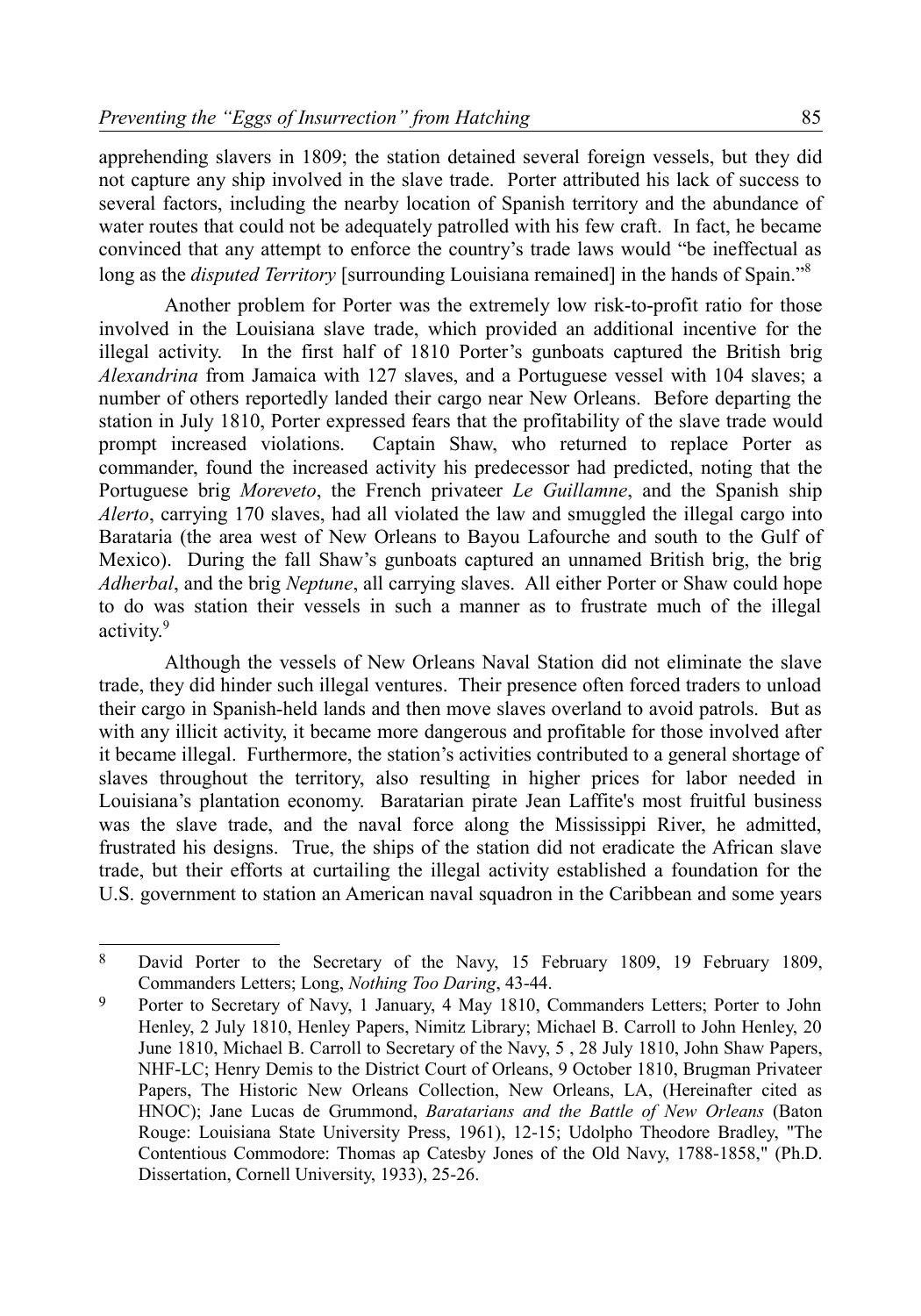later along the coast of Africa.<sup>[10](#page-7-0)</sup>

The country's anti slave trade manifesto remained troubling for the New Orleans station, but the changing and ill-defined navigation laws proved almost impossible to enforce, as naval officers found themselves charged with discerning the minute differences between privateers, smugglers, and pirates. In August 1808, under Porter's watch, a gunboat captured the British schooner *Union* from Jamaica loaded with military stores. Less than a month later two other naval vessels apprehended a schooner with 400 barrels of flour and window glass, plus a barge with twenty-eight additional barrels of flour. Before Porter discontinued enforcing the Embargo on 1 April 1809, his forces had also detained the Spanish schooner *Catalina* and seized 56 barrels of flour.<sup>[11](#page-7-1)</sup>

Porter quickly learned the truth about enforcing the Embargo law, especially after his February 1809 capture of the Spanish schooner *Precious Ridicule*. The ship, sailing down the Mississippi River from Spanish Baton Rouge and bound for Pensacola, had been loaded with seventy-five barrels of flour, clothing for troops, wine, oil, and cheese. After detaining the ship, he faced the problem of determining what portion of the cargo was Spanish and what part was American contraband, thus liable to seizure. After careful consideration, he surmised that the flour was obviously produced from American grain and impounded it. The other items, however, could possibly have been foreign, so his only recourse was to release them.<sup>[12](#page-7-2)</sup>

Between 1809 and the beginning of hostilities in 1812, the New Orleans station remained as the only continually active gunboat squadron in operation; the Navy decommissioned gunboats from the other stations with the last being laid up in New York in September 1811. While President James Madison chose to emphasize a different naval policy, the gunboats of the New Orleans station continued seizing Spanish, British, and French violators. But of the three nations, French vessels proved the most troublesome; three French privateers in particular, *Le Duc de Montebello*, *L'Intrepide*, and *La Petite Chance*, for months had sailed the waters off the Mississippi River plundering every Spanish or American vessel they met. By March 1810, Porter received information that the three ships had anchored in the river delta. Assembling his gunboats for action, Porter confronted the heavily armed vessels and forced them to surrender. While he had been successful in capturing the violators, Porter then had to fight them again in the corrupt legal system of New Orleans. And not surprisingly, the pro-French juries of

<span id="page-7-0"></span><sup>10</sup> Lyle Saxon, *Lafitte the Pirate* (New Orleans, Robert L. Crager and Company, 1950), 25-26; Richard Wheeler, *In Pirate Waters* (New York: Thomas Y. Crowell Company, 1969), 52-53; Paul Hamilton to John Shaw, 14 February 1811, Letters Sent to Officers; Smith, "U.S. Navy Gunboats and the Slave Trade in Louisiana Waters," 135-147.

<span id="page-7-1"></span><sup>11</sup> Long, *Nothing Too Daring*, 43-45; Louis Martin Shears, *Jefferson and the Embargo* (New York: Octagon Books, 1978), 90-91; David Porter to John Henley, 8 July 1808, John Henley Papers, Nimitz Library; David Porter to the Secretary of the Navy, 26 June, 26 August, 24 September 1808, 16 March, 25 March, 1 April 1809; Benjamin Reed to David Porter, 19 February 1808, all in Commanders Letters.

<span id="page-7-2"></span><sup>&</sup>lt;sup>12</sup> David Porter to the Secretary of the Navy, 15, 19 February 1809, Commanders Letters; Long, *Nothing Too Daring*, 43-44.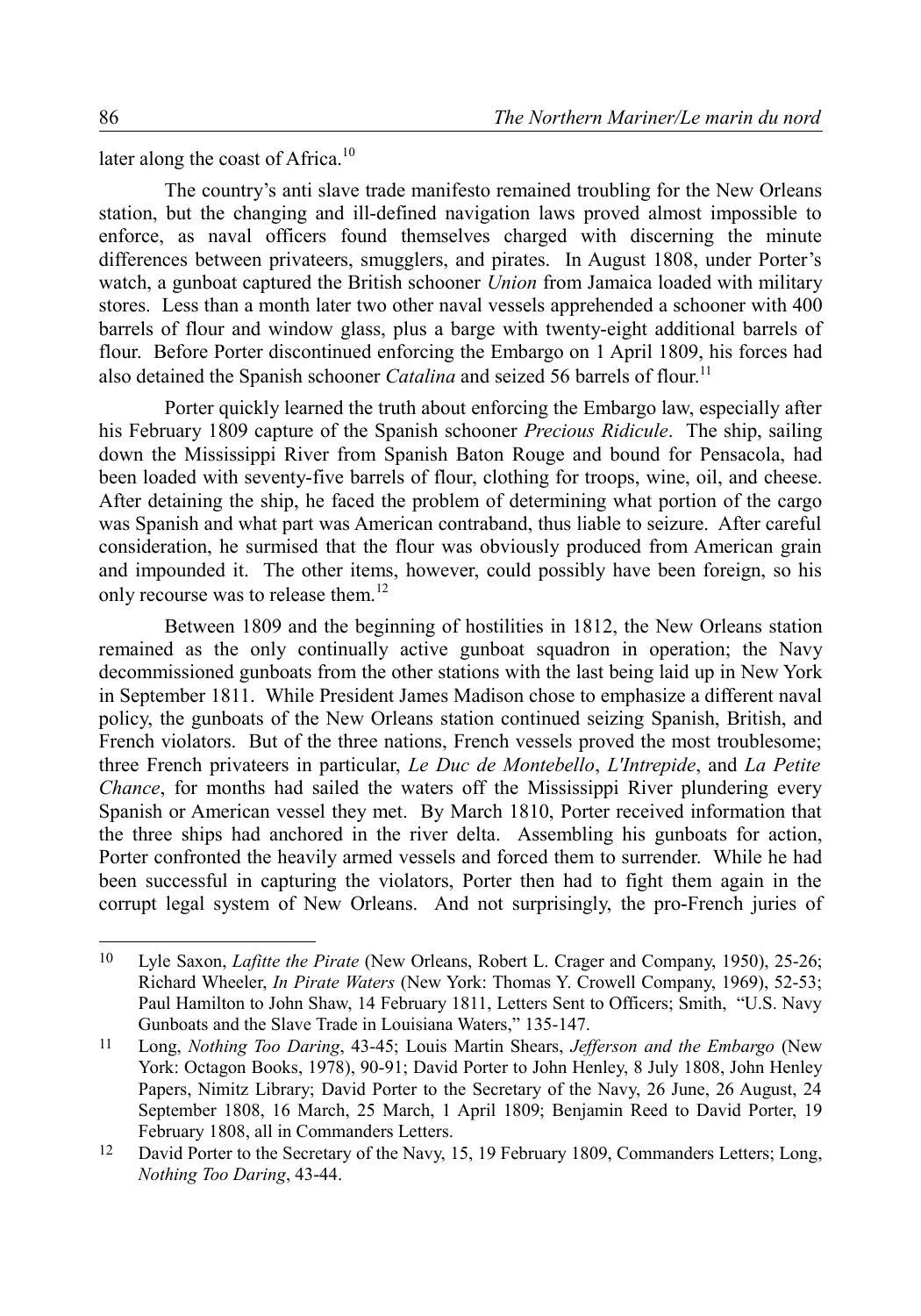Louisiana almost always acquitted privateer captains whose ships attempted to transport to the Louisiana market what most considered to be legitimate consumer goods.<sup>[13](#page-8-0)</sup>

John Shaw had returned to New Orleans by 1811 and spent his second tour of duty trying to enforce the government's ill-defined commercial legislation. He also found increased tension with the Spanish concerning West Florida, and news of worsening Anglo-American relations. When Shaw finally learned, on 9 July 1812, that the United States had declared war, it surprised him that the declaration had been issued against Great Britain, and not Spain. Even so, Shaw knew that the station was in precarious shape, as his squadron consisted of only two brigs and eleven gunboats; he immediately sent five of his gunboats to the mouth of the Mississippi River to defend the most obvious invasion route against New Orleans.<sup>[14](#page-8-1)</sup>

When Daniel Todd Patterson arrived at New Orleans as commander in October 1813, he found the station virtually undefended. "The approaches to this city . . . by water are so numerous," he exclaimed, "that they require many vessels and vigilant officers to guard them effectively." Yet he had neither as the station was always short of both vessels and personnel. This lack of resources forced Patterson to use all the means at his disposal to prevent the invasion, which he believed to be inevitable. Working in cooperation with Fort St. Philip some thirty-miles from the river's mouth and Fort St. Leon seventy miles upstream, Patterson intended to use the converted merchant sloop *Louisiana* and schooner *Carolina* in the Mississippi to cover land attacks along the river. Some of his gunboats would support Fort St. Philip, and he would use fireships to disperse an enemy assault via the river. Most of the flotilla's gunboats, however, would be stationed on the bays and estuaries east of New Orleans to prevent an attack along those avenues.<sup>[15](#page-8-2)</sup>

Once the war with the United States actually began, British policy-makers and military officers quickly focused on New Orleans and the Mississippi River as a key to victory. In November 1812, Sir John Borlase Warren, British commander of the North America Squadron, unsuccessfully proposed an operation to close the Mississippi River. A year later Warren again called for his country to make "a vigorous attack to the southward in taking possession of New Orleans and bringing forward the Indians and Spanyards . . . and a division of black troops to cut off the resources of the Mississippi."

<span id="page-8-0"></span><sup>13</sup> Porter to Louis Alexis, 8, 9 July 1809; Porter to the Secretary of the Navy, 25 August 1809, Commanders Letters; Long, *Nothing Too Daring*, 52-55.

<span id="page-8-1"></span><sup>14</sup> Daniel Dexter to John Shaw, 24 January 1812, Daniel Dexter Letterbook, National Archives, RG45:395, Entry 8; Shaw to Secretary of the Navy, 10 July 1812, John Shaw Papers, NHF-LC.

<span id="page-8-2"></span><sup>15</sup> Daniel Patterson to Secretary of the Navy, 27 December 1814, Commanders' Letters, RG45, M147; E.M. Eller, W.J. Morgan, and R. M. Basoco, *Sea Power and the Battle of New Orleans* (New Orleans: The Battle of New Orleans, 150th Anniversary Committee of Louisiana, 1965), 17-19; Edwin N. McClellan, "The Navy at the Battle of New Orleans," *United States Naval Institute Proceedings* 50 (December 1924): 2045; Daniel Patterson to the Secretary of the Navy, 20 January 1815, *Niles' Weekly Register*, 18 February 1815, Vol. 7, 389; James D. Little, Jr., "The Navy at the Battle of New Orleans," *Louisiana Historical Quarterly* 54 (Spring 1971): 23.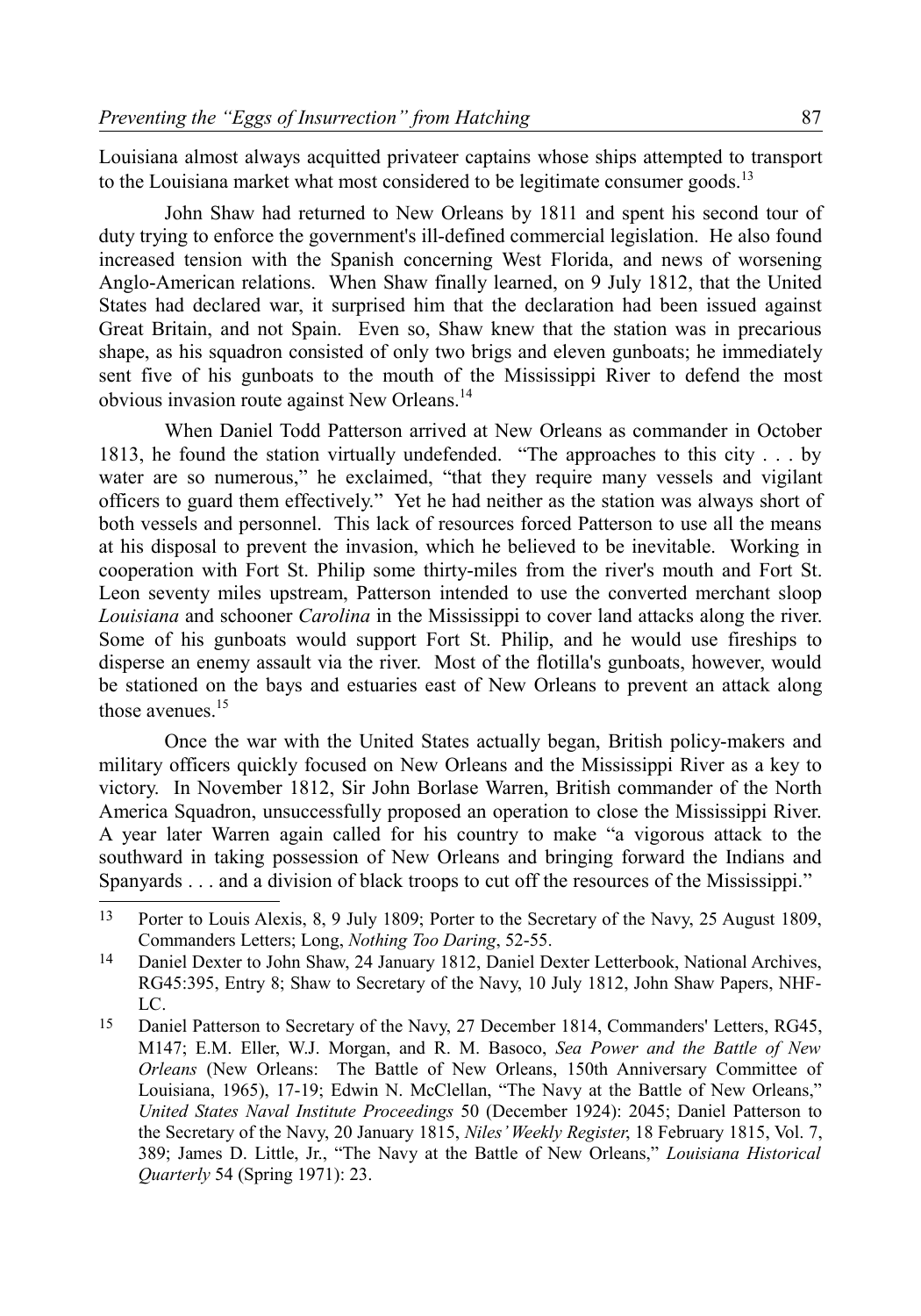

*Fig. 4: Approches to New Orleans, 1815.*

Naval Captain James Stirling, also forwarded to the Admiralty Office in 1813 a detailed memorandum on the geography of Louisiana, concluding that the region was "very open to attack." He posited that army forces approaching from north of the city and ships forcing "their way up the River sufficiently far to cooperate with the Army" could easily take New Orleans. Likewise Admiral Henry Hotham, the commanding officer atBermuda, also suggested to the government that "the place where Americans [were] most vulnerable is New Orleans and . . . [its capture] will be the severest blow America can meet with." "Whoever has possession of the mouths of the [Mississippi and Ohio] rivers," he declared, "must have the inhabitants more or less under control."[16](#page-9-0)

<span id="page-9-0"></span><sup>16</sup> John Borlase Warren to Lord Melville, 18 November 1812, 16 November 1813, Warren Papers, National Maritime Museum, Greenwich, England; James Stirling to Viscount Melville, 17 March 1813, James Stirling Memorandum, H.N.O.C.; Henry Hotham Book of Remarks, 1813, Hotham Collection, DDHO 7/99, Brynmor Jones Library, University of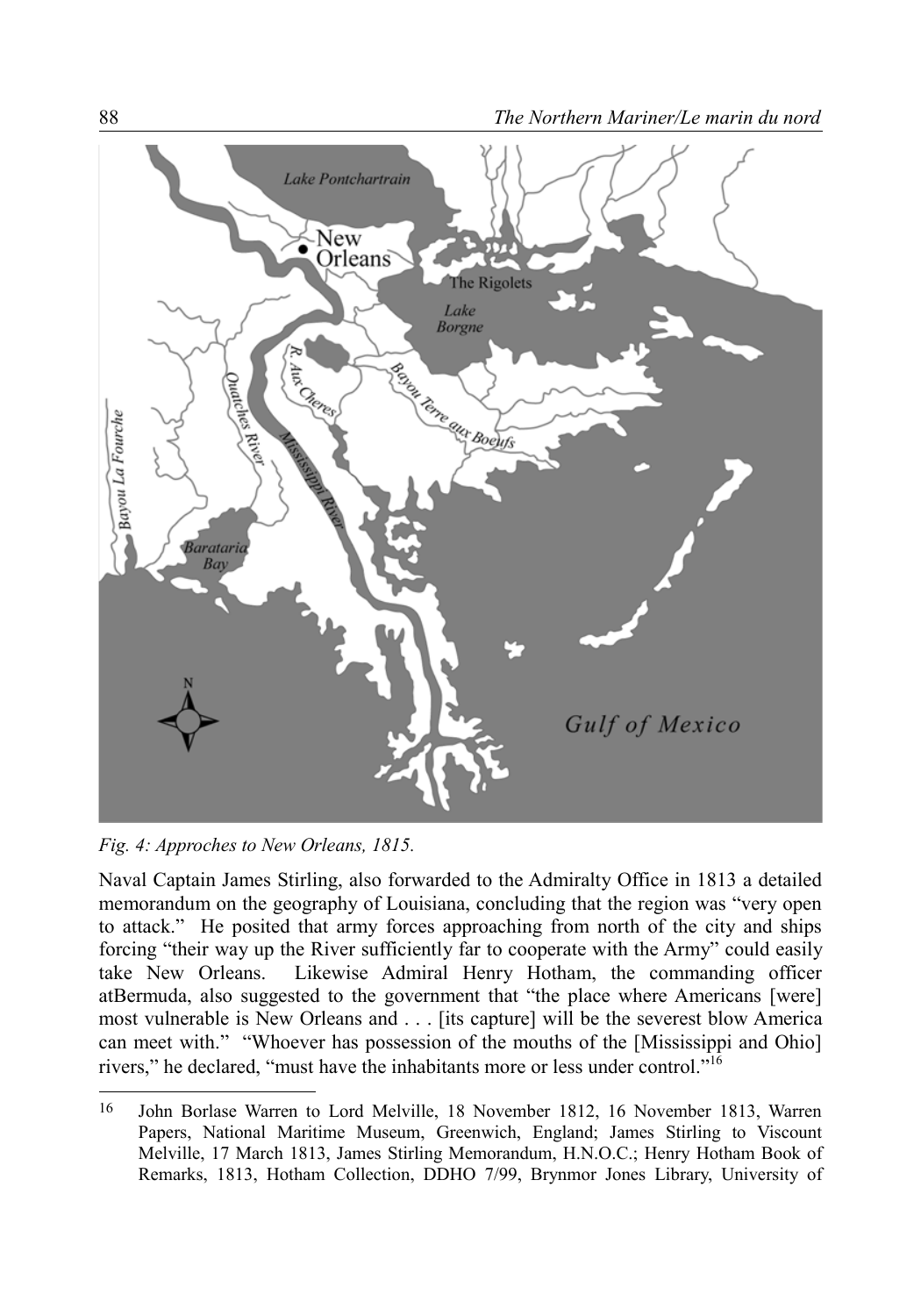Vice-Admiral Alexander Forrester Inglis Cochrane finally convinced the Lords of the Admiralty in early August 1814 that a campaign against New Orleans would weaken American efforts against Canada and bring a quick and successful end to the war. Yet as he prepared his assault, Cochrane learned that the approaches to the city were limited; New Orleans was located some 150 miles north from the mouth of the river and surrounded by swamps, marshes, shallow lakes, and bayous. Thus, access to New Orleans was impractical except by several water routes, including Bayou La Fourche, Barataria Bay, River Aux Chenes and Bayou Terre Aux Boeufs, the Mississippi River itself, and three routes via Lake Borgne (the British ultimately chose one of the Lake Borgne routes for their invasion).<sup>[17](#page-10-0)</sup>

Bayou La Fourche, a deep narrow stream running from the Mississippi River north of New Orleans to the Gulf, could not serve as a British route of attack because of its length, narrowness, and ease of obstruction. Barataria Bay, seventy miles west of the mouth of the Mississippi with numerous channels running north to the river across from New Orleans, was also unfeasible unless the British procured experienced pilots familiar with the narrow, shallow, treacherous passages. River Aux Chenes and Bayou Terre Aux Boeufs, small streams running almost from the lower Mississippi River and emptying into the Gulf of Mexico just east of the river's mouth, were also winding, narrow, and easily defended.<sup>[18](#page-10-1)</sup>

The main channel of the Mississippi River provided a possible alternative and given hindsight, was probably the best route the British could have taken. The river was the only option where deep-draught vessels could be used, but even so its shallow mouth denied access to large ships-of-the-line. A strong current also forced vessels to make a long beat upstream, leaving them exposed to fire from the river's banks. Since this was the most viable British route of attack, the Americans had constructed Fort St. Philip and Fort St. Leon for additional defense. Moreover, Fort St. Leon commanded English Turn, an S-shaped turn on the river where sailing vessels had to wait for a change in wind before proceeding upstream. While it was possible to sail upriver, the time spent tacking and waiting for favorable winds would have left Cochrane's flotilla exposed to the possibility of constant barrage.<sup>[19](#page-10-2)</sup>

Hull, Hull, England; Lord Bathurst to Lords Commissioners of the Admiralty, 25 March 1813, British Public Records Office, Admiralty Office Papers, 1/4223, Kew, England; Viscount Melville to Admiral Hope, 13 November 1812, Robert Saunders-Dundas Papers, NMM.

<span id="page-10-0"></span><sup>17</sup> Alexander F. I. Cochrane's Observations to Lord Melville Relative to America, 1814, War of 1812 MSS, Lilly Library, Indiana University, Bloomington, Indiana; John Wilson Croker to Alexander Cochrane, 10 August 1814, PRO, War Office 1/141, 15-24.

<span id="page-10-1"></span><sup>18</sup> John Shaw to Daniel Patterson, 21 December 1813, Captain's Letters, RG45, M125; Frank Lawrence Owsley, Jr., *Struggle for the Gulf Borderlands; The Creek War and the Battle of New Orleans, 1812-1815* (Gainesville: University Press of Florida, 1981), 126-127; Spencer C. Tucker, *The Jeffersonian Gunboat Navy* (Columbia: University of South Carolina Press, 1993), 164.

<span id="page-10-2"></span><sup>19</sup> John Shaw to Daniel Patterson, 21 December 1813, Captain's Letters; Owsley, *Struggle for the Gulf*, 126-127; Tucker, *The Jeffersonian Gunboat Navy* 164.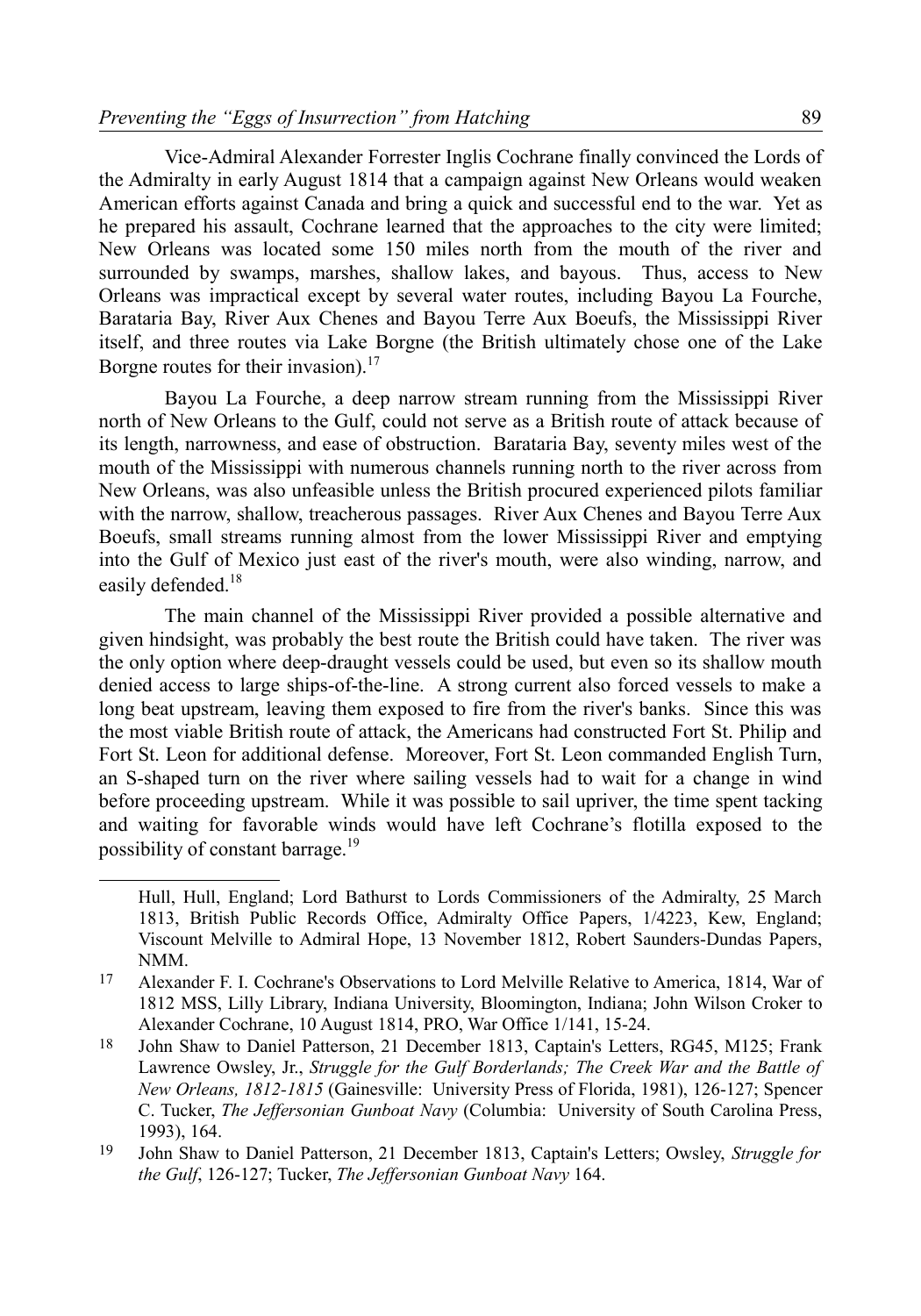Daniel Todd Patterson, as well as the commanders before him, had understood the military importance of the river and had made plans for such an attack. When David Porter commanded the station (1808-1810), he designed gun rafts to be outfitted with both oars and sails. Each was to be armed with one heavy gun, and supplement gunboats on the river. These vessels, acting in conjunction with gunboats, shore batteries, and permanent fortifications would discomfort an enemy and make the Mississippi River virtually impassible. But those craft were never constructed.<sup>[20](#page-11-0)</sup>



*Fig. 5: Gunraft: Drawing by David Porter, enclosed in letter to the Secretary of the Navy, 28 November 1810. Reproduced from* Letters received by the Secretary of the Navy from Commanders 1804-1886*. National Archives Microfilm RG45, M147, Roll 2.* 

A more ambitious project was started during John Shaw's second tenure as commander (1811-1813). Shaw began construction of a blockship or barge (148 feet in length, 42 feet in beam) that would have drawn only six and one-half feet of water. This vessel's size would have permitted the craft to navigate the river as well as the other shallow waterways within the region. Since the block-ship was designed to carry twentysix 32-pound cannon or as many guns as a small frigate, it would have been the most heavily armed craft within the region. Shaw argued that it was "better calculated to defend our waters than all the forts and batterys erected for the defense of the country." Even Governor William C. C. Claiborne agreed, claiming "two large Block Ships . . . on the Mississippi, . . . would *give greater security*" than any other defense that could be erected. Secretary of the Navy William Jones, however, viewed the project as a waste of money and discontinued the vessel's construction in early 1814. Even so, rumors of the

<span id="page-11-0"></span><sup>20</sup> David Porter to the Secretary of the Navy, 28 November 1808, Commanders' Letters.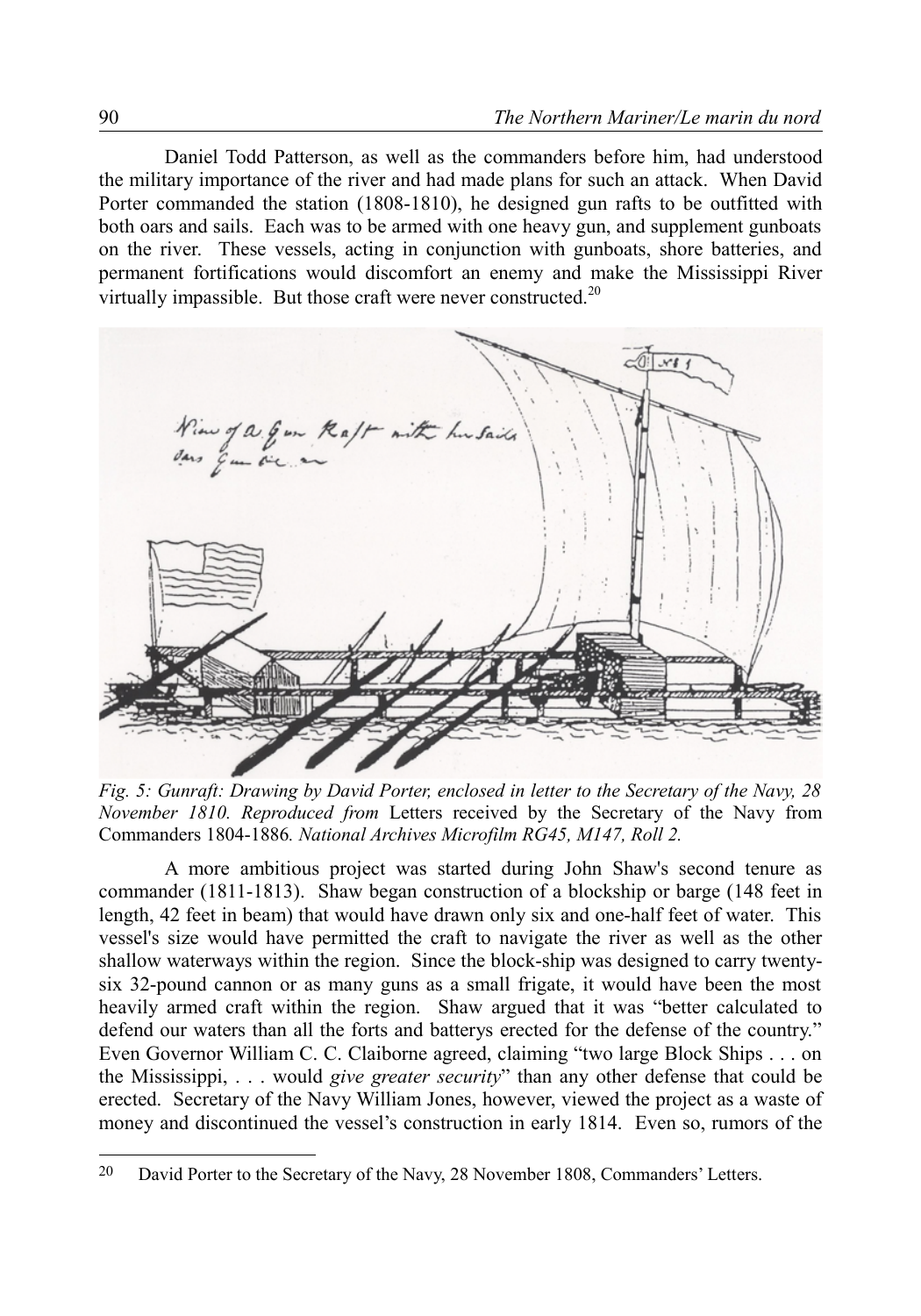ship's existence greatly influence British plans for their assault against New Orleans.<sup>[21](#page-12-0)</sup>

Patterson's plans for the Mississippi worked reasonably well as British operations against Louisiana could not proceed upriver against New Orleans; they were forced to approach the city via Lake Borgne and the Bayou Bienvenue. Moreover, his use of the sloop *Louisiana* and schooner *Carolina* on the Mississippi River to rake British forces as they prepared in December 1814 to move against Jackson's army at Chalmette kept the redcoats demoralized and forced them to remain cautious. On 8 January 1815, Patterson used the guns of the *Louisiana* to supplement Jackson's artillery, and this contributed to Jackson's success—one of the greatest military victories in American history. Even when the British later evacuated their forces, they had to do so along the same slow circuitous route from which they had advanced because Patterson's small squadron still controlled the river $22$ 

By 1815, the decade-long struggle to maintain control over the river had finally paid great dividends, preserving Louisiana and the west for the United States. In the years following the Battle of New Orleans, American naval forces on the Mississippi River found far fewer enemies than they had previously encountered. Privateering, smuggling, and piracy subsided greatly as the United States returned to peace. It still remained a problem in the Caribbean as Spain's Latin American colonies began fighting for their independence. Maritime depredations, combined with the slave trade, ultimately influenced the U.S. decision to station a squadron in West Indian waters to curtail illicit activities. The slave trade continued, but the absence of foreign (Spanish) territory near New Orleans greatly reduced the opportunities for that illegal activity to succeed. Even the fears of a western revolution such as Burr's conspiracy—which might have brought about disunion or have caused the "eggs of insurrection" to hatch—eased as Louisiana became more politically, culturally, and economically incorporated into the United States. The New Orleans Naval Station had spent almost a decade fighting, sometimes successfully and other times unsuccessfully, against foreign encroachments, the possibility of internal revolts, slave trade violators, as well as privateers, smugglers, and pirates. In doing so, the Navy had helped expand governmental presence and authority along a lawless Mississippi River frontier, as well as had helped to incorporate Louisiana into the American union.

<span id="page-12-0"></span><sup>&</sup>lt;sup>21</sup> John Shaw to Secretary of the Navy, 11 September 1813, Letters Received by the Secretary of the Navy; William C.C. Claiborne to James Madison, 9 July 1813, *Letter Books of W.C.C. Claiborne*, 6:238; Secretary of the Navy to Daniel Patterson, 25 January 1814, Miscellaneous Letters Sent by the Secretary of the Navy, 1798-1886, National Archives Microfilm, RG45, M209.

<span id="page-12-1"></span><sup>22</sup> Eller, Morgan, and Basoco, *Sea Power and the Battle of New Orleans* 39-47.